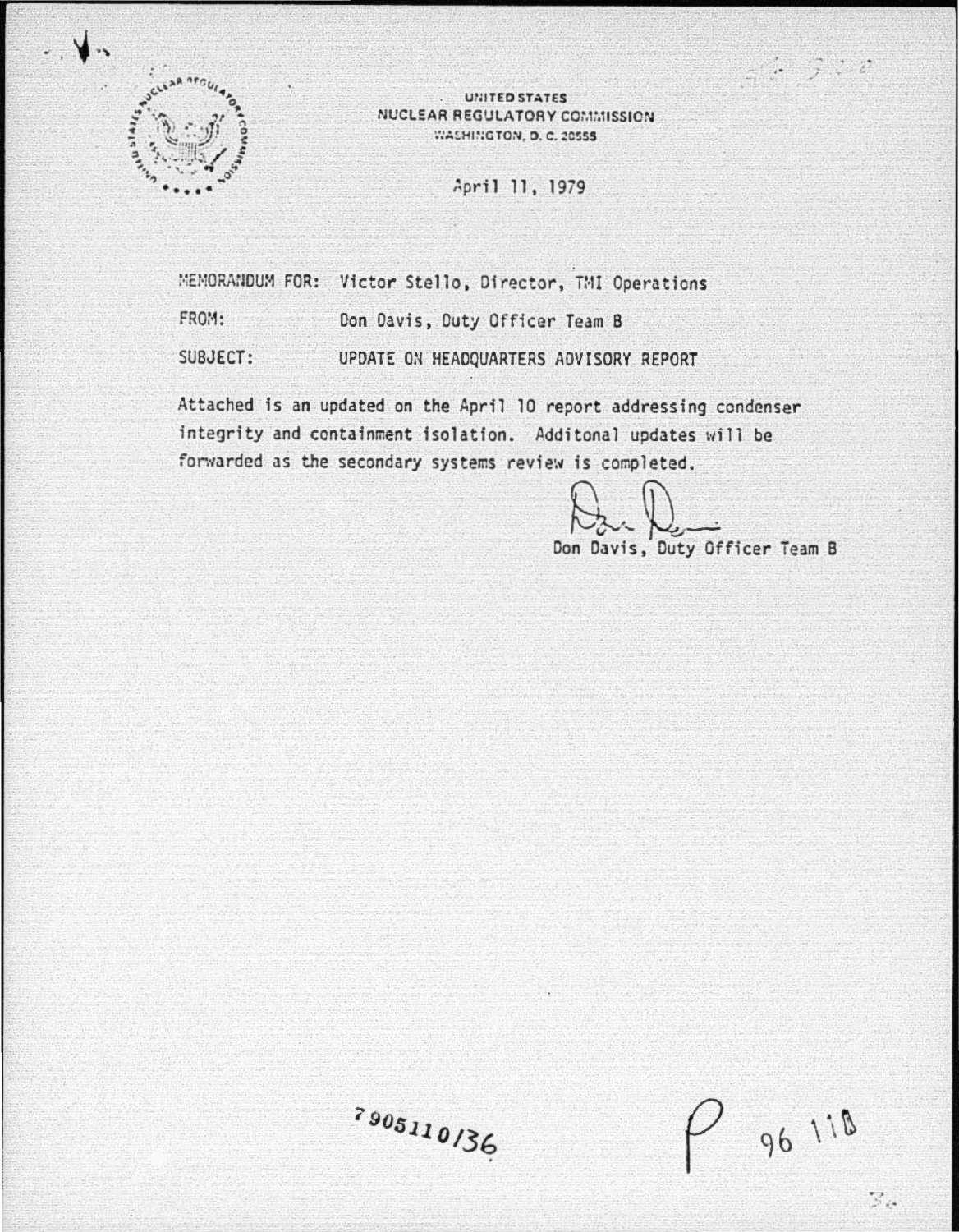shell or tubes under hydrostatic loads or turbulent flow conditions. Containment Isolation

:. • . ,· ..

.~

To further preclude inadvertent releases from the containment it appears prudent at this time to remove electrical and/or pneumatic octuation sources to a number of containment isolation valves which are currently closed and would not seem to be required to be opened in the near future. Containment isolation valves which fall into this category seem to be logically divided into a small group of valves which are large in size and are a single barrier to release from the containment and a larger group of valves smaller in size and in isolation arrangements which present two closed valves in series.

In the first category we would include the containment purge system 36 inch diameter outboard containment isolation valves (penetrations R549, 550, 551 and 552) and the 18 inch containment emergency sump suction lines (penetrations  $R$  593 and 594). It would seem prudent to remove electrical and pneumatic supply to these valves. In addition it might be desirable to consider removing pneumatic supply to the inboard containment purge system isolation valves in the inlet and outlet line not currently in use by the hydrogen recombiner, while maintaining the pilot solinoid valves energized in the open position, see T. Dunnings memos of 4/5/79 and  $4/6/79$  to D. Tondi:

The seccndary category of containment isolation valves includes those isolation valves in lines using the following penetrations: R 525, 527, 529, 543, 547, 554 0, 559, 562 B, 563, 566 and 567. 96 111

-2-